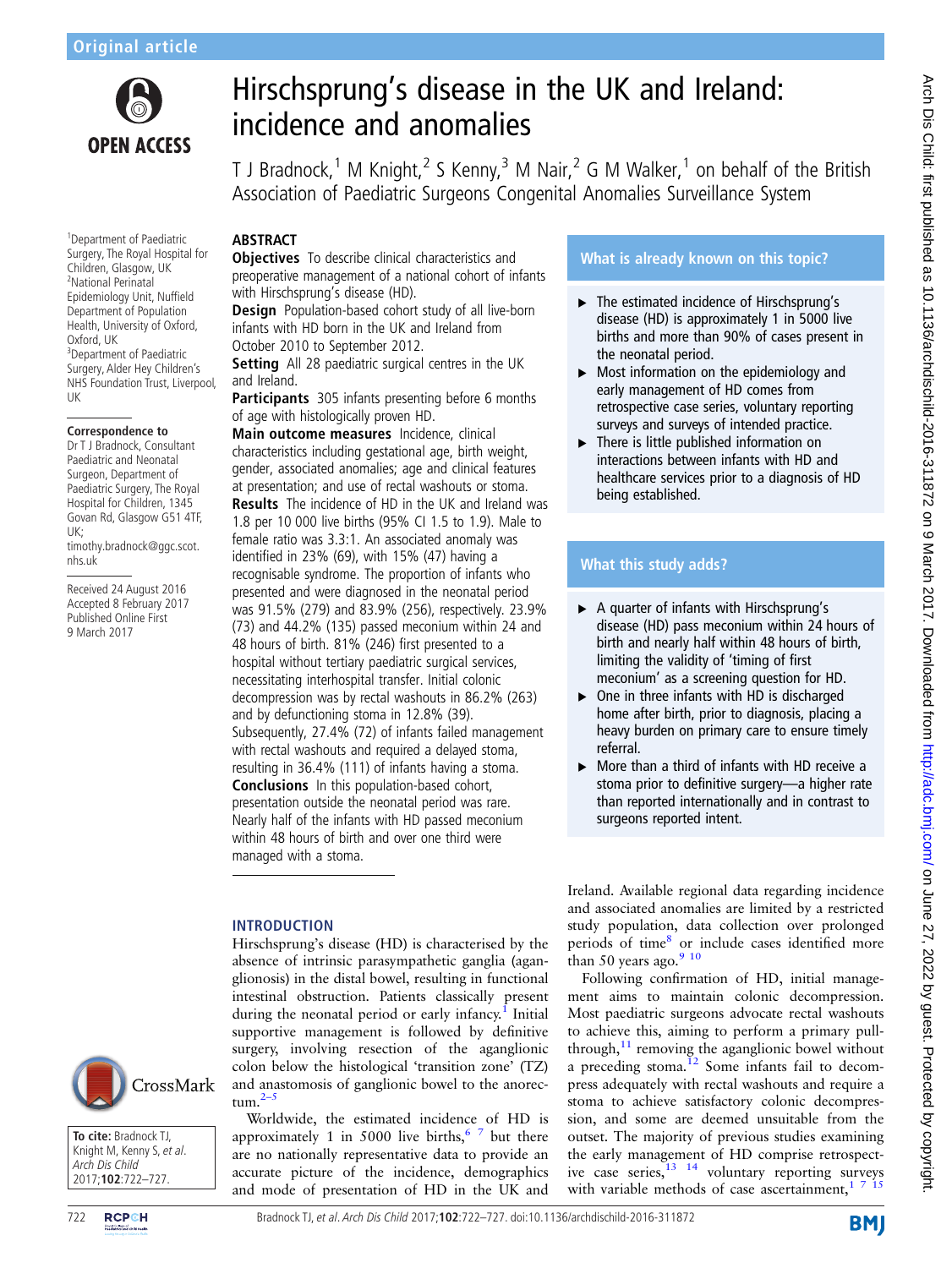surveys of intended practice $11 16 17$  or meta-analyses and system-atic reviews of retrospective case series.<sup>18–[20](#page-5-0)</sup> To date, there are very few prospective, population-based observational studies of HD anywhere in the world<sup>[1 7](#page-4-0)</sup> and none that provide representative data in a cohort of children born during a short time period.

The aims of this study were to describe the incidence, clinical characteristics and management prior to definitive surgery in a national cohort of infants with HD in the UK and Ireland.

#### **METHODS**

All live-born infants, up to 6 months of age, diagnosed with HD (defined as an absence of ganglia in the enteric nervous system of the distal bowel), between the 1 October 2010 and 30 September 2012 were eligible for inclusion in the study. Cases were identified using the British Association of Paediatric Surgeons Congenital Anomalies Surveillance System.<sup>[21](#page-5-0)</sup> Each month, we sent a reporting card to nominated reporting clinicians in all 28 paediatric surgical units in the UK and Ireland, requesting the number of infants diagnosed with HD in their unit that month. In response to a report indicating a new case of HD, we sent a data collection form requesting further details including basic demographic data, age and clinical features at presentation, associated anomalies, early management prior to definitive surgery and site of histopathological TZ. Up to five reminders were sent if the data collection form was not returned.

Duplicate reports were eliminated by comparing hospital of birth, gestation at birth and date of notification and follow-up with the reporting clinicians.

#### Statistical analyses

Descriptive statistics were used to describe the basic demographics, associated anomalies and mode of presentation. We calculated the rate of HD with 95% CIs among live-born infants by

Figure 1 Case ascertainment and data collection.

using the denominator of total reported live births in England and Wales,  $2^{2-24}$  Scotland,  $2^5$  Northern Ireland  $2^6$  and the Ireland<sup>[27](#page-5-0)</sup> during the study period, 1 October 2010 to 30 September 2012. All statistical analyses were performed using STATA<sub>V.14</sub>.

#### **RESULTS**

Between 1 October 2010 and 30 September 2012, 305 infants with HD were identified in the UK and Ireland. Figure 1 summarises case ascertainment, exclusions and data collection for the study.

#### Incidence

Over the same period, there were 1 729 854 live births in the UK and Ireland.<sup>[22](#page-5-0)-27</sup> The incidence of HD in the UK and Ireland was thus estimated as 1.8 per 10 000 live births (95% CI 1.5 to 1.9).

#### Basic demographics, associated anomalies and mode of presentation

The basic demographics, associated anomalies and presenting features for the cohort are summarised in [table 1](#page-2-0). Median gestational age was 39 weeks (range 28–42). Thirty-eight infants (12%) were born prematurely (defined as before 37 weeks completed gestation) and 19 infants (6.2%) were born at less than 35 weeks gestation. Median birth weight was 3400 g (range 1000–4900 g). Median age at presentation and diagnosis were 2 (range 1–159) and 9 days (range 1–177), respectively. Median time from presentation to diagnosis was 5 days (range 0–176), and 256 infants (84%) were diagnosed during the neonatal period.

Overall, the HD cohort included 3.3 times more male than female infants (male 234 vs female 70) and 26 (9%) infants had a positive family history. An associated anomaly was identified in

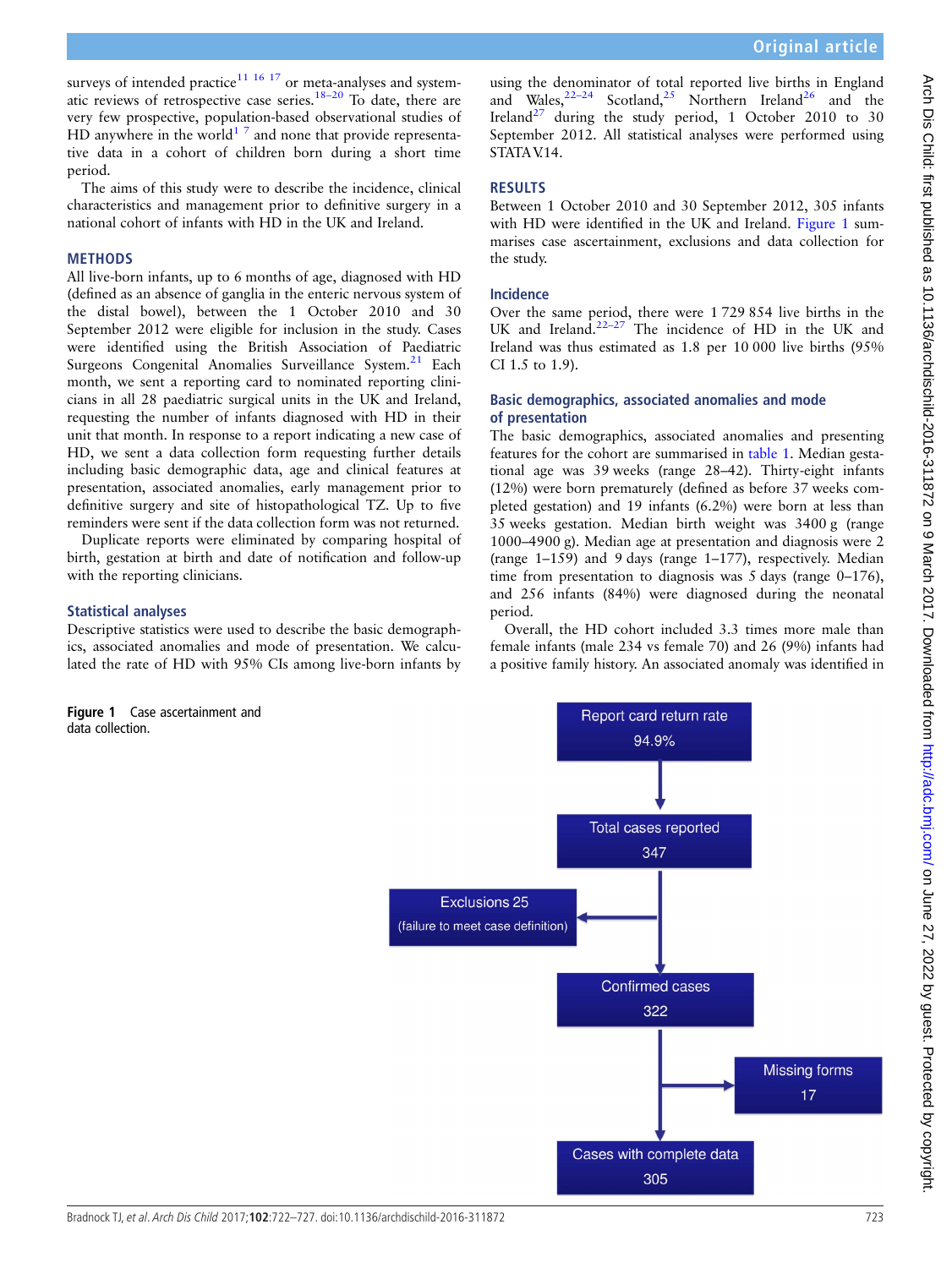<span id="page-2-0"></span>

| Table 1 Demographics, associated anomalies and presenting |
|-----------------------------------------------------------|
| features in 305 infants with Hirschsprung's disease       |

| <b>Characteristic</b>       |            |  |
|-----------------------------|------------|--|
| Gestational age (weeks)     |            |  |
| $\geq$ 37 weeks             | 86.6 (264) |  |
| <37 weeks                   | 12.5 (38)  |  |
| Missing                     | 1(3)       |  |
| Gender                      |            |  |
| Male                        | 76.7 (234) |  |
| Female                      | 23.0 (70)  |  |
| <b>Missing</b>              | 0.3(1)     |  |
| Ethnicity                   |            |  |
| White                       | 85.3 (260) |  |
| Non-white                   | 13.4 (41)  |  |
| <b>Missing</b>              | 1.3(4)     |  |
| Birth weight (g)            |            |  |
| >2500                       | 85.3 (260) |  |
| $<$ 2500                    | 11.2 (34)  |  |
| <b>Missing</b>              | 3.6(11)    |  |
| Positive family history     |            |  |
| Yes                         | 8.5(26)    |  |
| <b>No</b>                   | 90.2 (275) |  |
| Missing                     | 1.3(4)     |  |
| <b>Associated anomalies</b> | 22.6 (69)  |  |
| Syndromic association       | 15.4 (47)  |  |
| Isolated additional anomaly | 7.2 (22)   |  |
| <b>Missing</b>              | 0.7(2)     |  |
| Features at presentation    |            |  |
| Abdominal distension        | 92.8 (283) |  |
| <b>Bilious vomiting</b>     | 66.9 (204) |  |
| Non-bilious vomiting        | 19.3 (59)  |  |
| Not opening bowels          | 11.2 (34)  |  |
| Poor feeding                | 9.2(28)    |  |
| Suspected enterocolitis     | 9.2(28)    |  |
| Perforation                 | 1.6(5)     |  |
| Any other presentation      | 4.9 (15)   |  |
| Timing of 1st meconium      |            |  |
| $<$ 24 hours                | 23.9 (73)  |  |
| 24-48 hours                 | 20.3(62)   |  |
| >48 hours                   | 38.4 (117) |  |
| No spontaneous              | 4.6 (14)   |  |
| Missing                     | 12.8 (39)  |  |

Note: Figures are percentage and (frequency or range/IQR).

69 infants (23%), with 47 (15%) of these having a recognisable syndromic association, including Down syndrome  $(27, 9\%)$ , Mowat-Wilson syndrome (5, 2%), congenital central hypoventilation syndrome (3, 1%) or Bardet-Biedl syndrome (2, 1%). An associated cardiac anomaly was identified in 29 infants (10%), which occurred in the context of an underlying predisposition syndrome in 22 out of 47 infants (47%) and in 7 out of 258 non-syndromic infants (3%). An associated urological anomaly was identified in 11 infants (4%), which occurred in the context of an underlying predisposition syndrome in 4 out of 47 infants (9%) and in 7 out of 258 non-syndromic infants (3%).

## Presentation

Abdominal distension and bilious vomiting were the most common clinical features at presentation (table 1). In combination, these two features were present in 188 infants (61.6%). Meconium was passed spontaneously within 24 hours of birth

in 73 infants (24%) and within 48 hours in 135 infants (44%). The 'classic triad' of bilious vomiting, abdominal distension and delayed passage of meconium was evident in only 80 infants (26.2%). The first presentation with symptoms and signs associated with HD occurred in a hospital without tertiary paediatric surgical services in 246 (81%) infants, necessitating transfer to a paediatric surgical centre. One hundred and three (34%) infants presented from home.

## Maintenance of colonic decompression

The initial method for colonic decompression (rectal washout vs stoma), the final management prior to definitive surgery and the proportion of infants in each group undergoing definitive surgery within 1 year of diagnosis are summarised in fi[gure 2.](#page-3-0) Rectal washouts were used in 263 (86%) infants, and 179 (68%) infants had this treatment at home. A stoma was performed in 39 (13%) infants without an initial trial of rectal washouts. One infant died and two underwent a primary pullthrough without preceding stoma or rectal washout. A further 72 infants subsequently underwent stoma formation, having initially been managed with rectal washouts. In total, 111 (36%) infants received a stoma prior to definitive surgery, at a median age of 13 days (range 1–367). Indications for stoma formation included failure to decompress with rectal washouts (42), emergency laparotomy (25), suspected long-segment disease (16), enterocolitis (10), consultant preference for a staged approach in all cases (7), comorbidity (7), failure to manage rectal washouts (6) and delayed presentation (1). Following confirmed histological diagnosis, 243 (80%) infants were allowed home before definitive surgery.

## Length of aganglionosis

Definitive surgery was carried out in 270 (89%) infants within 1 year of diagnosis, establishing the length of aganglionosis. The pathological TZ was rectosigmoid in 198 (73.3%), long segment (proximal to the sigmoid colon) in 60 (22.2%), total colonic in 8  $(3.0\%)$  and unknown in 4  $(1.5\%)$ .

# **Mortality**

Nine infants (3%) died without undergoing definitive surgery. Seven of these infants had a stoma in situ at the time of death and seven had a syndromic association. The median age at death was 85 days (range 11–381). The cause of death was attributed to an underlying cardiac anomaly in five infants, sepsis in two infants, multiple comorbidities prompting withdrawal of treatment in one infant and was unclear in one infant.

# **DISCUSSION**

This study provides robust, population-level data for the UK and Ireland, with data collected directly from local surgeons, rather than 'second hand' from administrative databases. The population-based nature, together with high rates of case ascertainment and data accrual achieved, allow an accurate estimate of the incidence, clinical characteristics and current preoperative management of infants with HD in the UK and Ireland.

To enable future comparative, age-matched analysis of longterm functional outcome, we limited our cohort to infants diagnosed before 6 months of age. Contemporary population-based studies confirm that around 90% of infants with HD are diagnosed within the neonatal period<sup>1</sup> and late-presenting cases are rare. $^{28}$  $^{28}$  $^{28}$  While it is likely that a small number of cases presenting after 6 months of age will not have been captured, we feel that this will have little impact on incidence calculations and that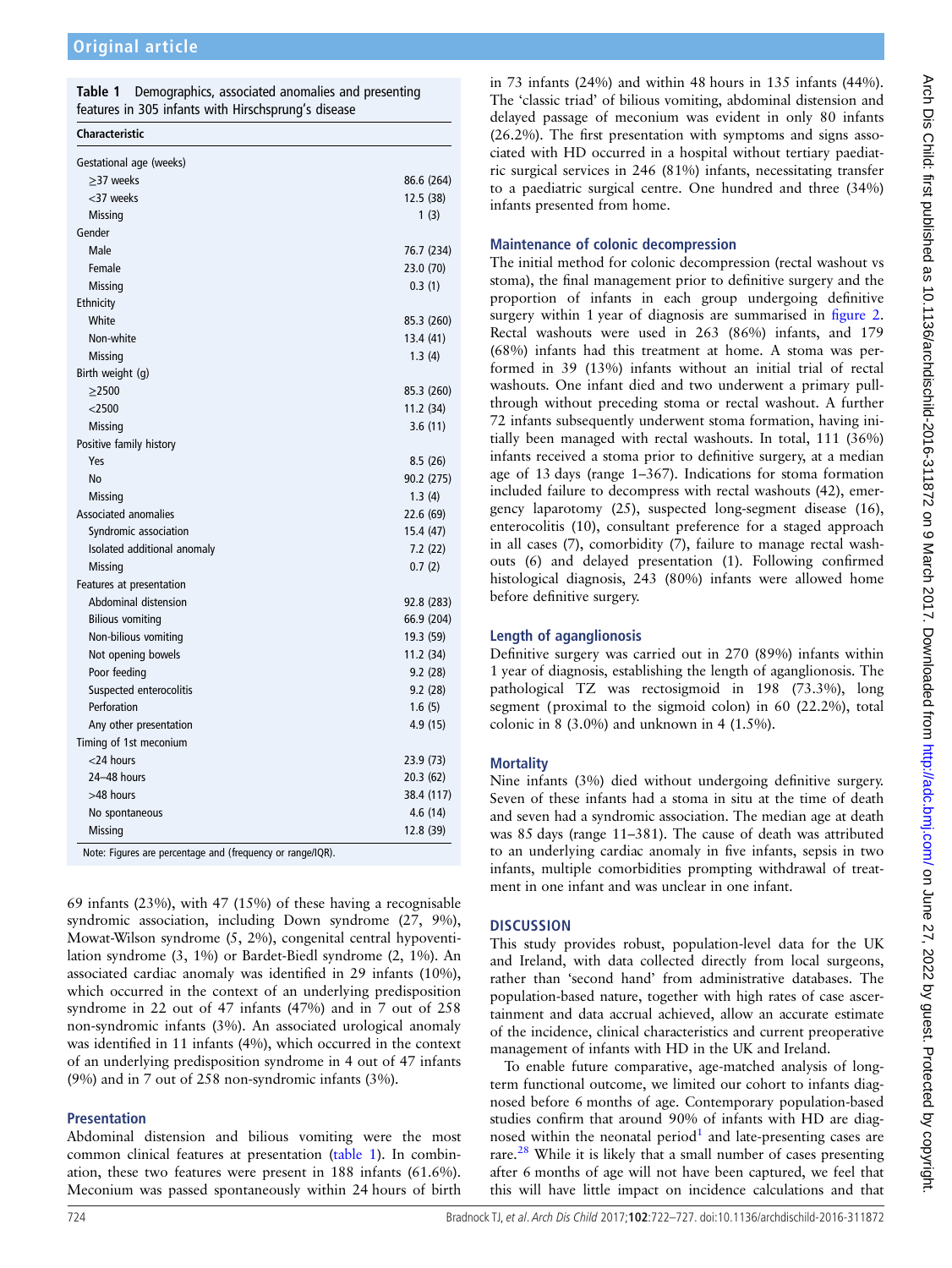<span id="page-3-0"></span>Figure 2 Maintenance of colonic decompression and the proportion of infants undergoing definitive surgery at 1 year after diagnosis. \*Three infants not included—one died and two had a primary pull-through without preceding stoma or rectal washouts.



our cohort is representative of the vast majority of children with HD in the UK and Ireland.

For a condition with a complex pattern of polygenic inheritance, characterised by variable sex-dependent penetrance of the most common known genetic mutations,<sup>[29](#page-5-0)</sup> the incidence of HD worldwide appears consistent with the caveat that most studies originate from the Caucasian diaspora.<sup>[167](#page-4-0)</sup> In the UK and Ireland, two small, non-population-based studies from the 1980s and 1960s, respectively, estimated the incidence of HD to be 1 in 4500 live births $9$  and 1 in 2000–[10](#page-4-0) 000 live births,  $10$  but both studies were limited, either by a protracted study period<sup>[9](#page-4-0)</sup> or through collection of cases from a wide geographical area, with a poorly defined study population.<sup>[10](#page-4-0)</sup> The incidence of 1.8 per 10 000 live births calculated from our study is comparable to the incidence of 1.63 per 10 000 live births (95% CI 1.33 to 1.98) identified in the North of England using the Northern Congenital Abnormality Survey between 1990 and 200[8](#page-4-0).<sup>8</sup> A recent European Surveillance of Congenital Anomalies study covering 31% of the European birth population between 1980 and  $2009^{30}$  found a total prevalence of 1.09 per 10 000 live births (95% CI 1.03 to 1.15) with marked regional variation in prevalence. The authors concede that this may result from differences in case definition and heterogeneity in regional reporting rates, which may also account for the lower than expected incidence compared with the majority of published series. $16$ 

In our cohort, 12% of infants with HD were born prematurely; nearly twice the overall rate of preterm birth for England and Wales  $(7.3\%)^{31}$  $(7.3\%)^{31}$  $(7.3\%)^{31}$  and Scotland  $(5.9\%)^{32}$  $(5.9\%)^{32}$  $(5.9\%)^{32}$  during the study period. A recent systematic review<sup>[19](#page-5-0)</sup> reported a 6% rate of preterm birth in HD and suggested a rising prevalence. Baxter

and Bhatia<sup>[33](#page-5-0)</sup> suggest that the observed rise in prevalence of prematurity in HD may be attributable to a rising incidence of prematurity overall, but since the population incidence of prematurity has remained at 7.3% for England and Wales between 2009 and 2012, $31$  and has fallen from 6.7% in 2003/ 2004 to 5.9% in 2011/2012 in Scotland, $32$  other factors should be considered. Population-based birth defect surveillance systems have previously identified an association between other major birth defects and preterm birth. $34$  Far from being rare in infants with HD, there is growing evidence of an association between HD and preterm birth, and future work should seek to clarify this potential relationship.

In our cohort, more than one in five infants had an associated anomaly, with a syndromic association in 15% and an isolated additional anomaly in 7%. Overall, 1 in 11 infants had Down syndrome and this group accounted for 57.4% of infants with a predisposing syndrome. Infants with Down syndrome are estimated to have 40 times increased risk of HD. $35$  This was confirmed by a recent meta-analysis of more than 16 000 infants with HD, which found a 7.3% rate of Down syndrome, compared with an expected rate of  $0.15\%$ –0.17% in the general population.<sup>[20](#page-5-0)</sup> The finding that HD occurred as an isolated trait in 77.4% of infants in this series is in agreement with previous studies.<sup>[29](#page-5-0)</sup>

Between  $94\%^{36}$  $94\%^{36}$  $94\%^{36}$  and  $98.5\%^{37}$  of normal-term infants pass meconium within 24 hours of delivery and the remainder by 48 hours.<sup>[37](#page-5-0)</sup> Previously, it has been suggested that less than 10% of infants with HD pass meconium within 24 hours of birth.<sup>[38](#page-5-0)</sup> In this study, a quarter of infants with HD passed meconium within 24 hours of birth and nearly half of infants within 48 hours of birth. Two recent studies<sup>[1](#page-4-0)</sup> <sup>13</sup> also reported that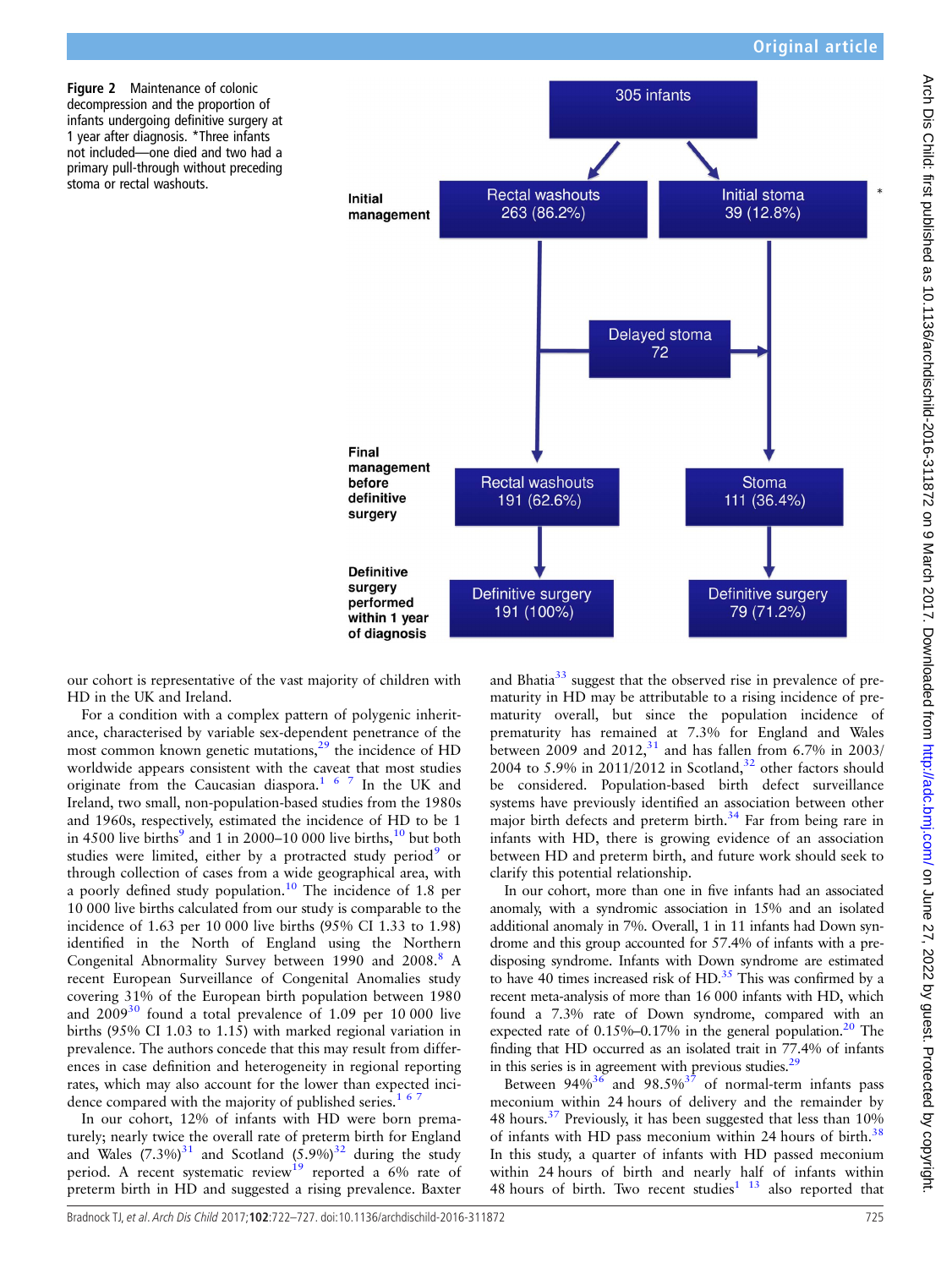<span id="page-4-0"></span>around 40% of infants with HD, including preterm infants,<sup>13</sup> passed meconium within 48 hours of birth. Current National Institute for Health and Care Excellence (NICE) guidance on 'Constipation in Children and Young People' incorporates 'delayed passage of meconium beyond 48 hours in term infants' as a red flag for urgent specialist referral to exclude HD.<sup>[39](#page-5-0)</sup> Our findings suggest that the apparently timely passage of meconium should not lead the clinician to refute a diagnosis of HD, particularly in the presence of other 'red flag' symptoms such as abdominal distension.

Although paediatric surgeons are familiar with the management of HD, our findings indicate that the majority of these infants initially present to other primary or secondary healthcare services in the UK and Ireland. One third of infants in this cohort were discharged home after birth, prior to HD being suspected or diagnosed and over 80% first presented to a hospital without tertiary paediatric surgical services and required transfer to a paediatric surgical centre. As the majority of these infants presented initially to non-surgical specialities, these data highlight the importance of regional networking, including robust referral pathways to tertiary care services.

Surveys of practice have demonstrated clear changes in surgeons' preference for the initial colonic decompression of infants with HD, with a move away from a staged approach and increased popularity of the primary pull-through.<sup>11 15</sup> 16 In a recent survey of intended practice of UK paediatric surgeons, only 15% would aim to perform a stoma prior to definitive surgery.<sup>[11](#page-5-0)</sup> In the presented cohort, a defunctioning stoma was actually performed in more than one third of infants, with 13% receiving a stoma without any attempts at rectal washouts, and a further 27% of infants initially managed with rectal washouts receiving a stoma, after the washouts failed to achieve adequate decompression. These findings provide robust information that can be used to counsel parents of infants with HD. Limited data exist to explain the higher than expected stoma rates observed in clinical practice compared with surveys of intended practice. In this cohort, the indications for stoma formation were mostly due to clinical concerns, rather than a consultant preference for this approach. Future work will be directed at identifying factors that increase the likelihood of stoma formation.

#### **CONCLUSIONS**

This study identified a national cohort of infants with HD in the UK and Ireland. The data provide a robust estimate of the incidence, clinical characteristics and associated anomalies of HD in the UK and Ireland. We report national outcome data for clinical markers such as time from presentation to diagnosis and stoma utilisation rates that can be used as a benchmark against which practice and outcomes in single centres can be compared and future changes in service provision measured. The data provide further evidence to challenge some of the previously held dogmas in HD, including the prevalence of preterm birth and the validity of timing of first meconium as a screening question for HD. There appears to be an increased use of home rectal irrigations and high stoma rates, both of which rely on adequate support services in the community. Furthermore, one in three infants with HD is discharged home after birth, prior to a diagnosis of HD, placing a heavy burden of responsibility on health visitors and general practitioners to ensure timely referral of these infants.

Acknowledgements All individuals who meet the ICMJE criteria have been included in the list of authors. This study, however, would not have been possible without the collaboration of Elizabeth Draper, Paul Johnson and Jennifer J Kurinczuk who assisted with development of the funding application, and the BAPS-CASS reporting clinicians throughout the UK and Ireland. We also thank Patsy Spark,

Melanie O'Connor and Anne Smith from the National Perinatal Epidemiology Unit who helped with generating the data collection forms, programming and data entry.

Collaborators Elizabeth Draper, Adil Aslam, Marcin Kazmierski, Wajid Jawaid, Ingo Jester, Anindya Niyogi, Eleri Cusick, Janet McNally, Simon Clarke, Julie Galea, Shabnam Parker, Emily Broadis, Ewan Brownlee, Charles Keys, Dorothy Kufeji, Nicholas Alexander, Jo Curry, Samir Gupta, Saravanakumar Paramalingam, Sanja Besarovic, Paul Johnson, Ceri Jones, Bhanu Lakshminarayanan, Helen Carnaghan, Shailesh Patel, Ian Sugarman, Shawqui Nour, Thomas Tsang, Jenny Kurinczuk, Prem Puri, Suzanne McMahon, Sandeep Motiwale, Shailinder Singh, Richard Thompson, Costa Healy, Anies Mahomed, David Marshall, Evelyn Ervine, Lara Shipley, Augusto Zani, Paul Charlesworth, Ashwini Joshi, Simone Ragazzi, Ross Craigie, Sumita Chhabra, Bruce Jaffray, Anne Lawson, Sean Marven, Karen Lloyd, Govind Murthi, Michael Stanton, Simon Blackburn, Stefano Giuliani, Eric Nicholls, Bruce Okoye, Dermot McDowell, Alan Mortell, Suzanne McMahon, Simon Huddart, Ram Shrestha, Julianne Rowsell on behalf of the British Association of Paediatric Surgeons Congenital Anomalies Surveillance System.

Contributors TJB designed the study protocol and data collection forms, monitored data collection for the whole study, wrote the statistical analysis plan, cleaned and analysed the data and drafted and revised the paper. MK designed the study protocol and data collection forms, monitored data collection for the whole study, contributed to the statistical analysis plan, helped analyse the data and revised the paper. SK helped design the study protocol and data collection forms; contributed to the statistical analysis plan and revised the paper. MN wrote the statistical analysis plan, cleaned and analysed the data and revised the paper. GMW designed the study protocol and data collection forms, monitored data collection for the whole study, wrote the statistical analysis plan and drafted and revised the paper. All authors had full access to all of the data (including statistical reports and tables) in the study and can take responsibility for the integrity of the data and the accuracy of the data analysis. GMW is guarantor. GMW affirms that the manuscript is an honest, accurate and transparent account of the study being reported, that no important aspects of the study have been omitted and that any discrepancies from the study as planned (and, if relevant, registered) have been explained.

**Funding** This study was funded by the charity BDF Newlife and the British Association of Paediatric Surgeons. MK is funded by an NIHR Research Professorship (NIHR-RP-011-032). The views expressed in this publication are those of the author(s), and not necessarily those of the NHS, the NIHR, or the Department of Health. All authors are independent of the funders.

Competing interests None declared.

Ethics approval This study was approved by the West of Scotland REC 4 (Ref: 10/ S0704/47).

**Provenance and peer review** Not commissioned; externally peer reviewed.

Data sharing statement Data sharing is governed by the National Perinatal Epidemiology Unit Data Sharing Policy, which can be obtained from the corresponding author.

**Open Access** This is an Open Access article distributed in accordance with the terms of the Creative Commons Attribution (CC BY 4.0) license, which permits others to distribute, remix, adapt and build upon this work, for commercial use, provided the original work is properly cited. See:<http://creativecommons.org/licenses/by/4.0/>

## **REFERENCES**

- Singh SJ, Croaker GD, Manglick P, et al. Hirschsprung's disease: The Australian Paediatric Surveillance Unit's experience. [Pediatr Surg Int](http://dx.doi.org/10.1007/s00383-002-0842-z) 2003;19:247-50.
- Swenson O, Bill AH. Resection of rectum and rectosigmoid with preservation of the sphincter for benign spastic lesions producing megacolons: an experimental study. Surgery 1948;24:212–20.
- 3 Duhamel B. A new operation for the treatment of Hirschsprung's disease. [Arch Dis Child](http://dx.doi.org/10.1136/adc.35.179.38) 1960;35:38–9.
- 4 Soave F. A new surgical technique for treatment of Hirschsprung's disease. Surgery 1964;56:1007–14.
- 5 Boley SJ. New modification of the surgical treatment of Hirschsprung's disease. Surgery 1964;56:1015–17.
- 6 Spouge D, Baird PA. Hirschsprung disease in a large birth cohort. [Teratology](http://dx.doi.org/10.1002/tera.1420320204) 1985;32:171–7.
- 7 Suita S, Taguchi T, Kamimura T, et al. A changing profile of Hirschsprung's disease in Japan-result from a national wide survey. J Jap Soc Pediatr Surg 1996;32:952–65.
- 8 Best KE, Glinianaia SV, Bythell M, et al. Hirschsprung's disease in the North of England: prevalence, associated anomalies, and survival. Birth Defects Res A Clin Mol Teratol 2012;94:477–80.
- 9 Orr JD, Scobie WG. Presentation and incidence of Hirschsprung's disease. [Br Med J](http://dx.doi.org/10.1136/bmj.287.6406.1671) [\(Clin Res Ed\)](http://dx.doi.org/10.1136/bmj.287.6406.1671) 1983;287:1671.
- 10 Bodian M, Carter C. A family study of Hirschsprung's disease. [Ann Hum Genet](http://dx.doi.org/10.1111/j.1469-1809.1963.tb01983.x) 1963;26:261–77.